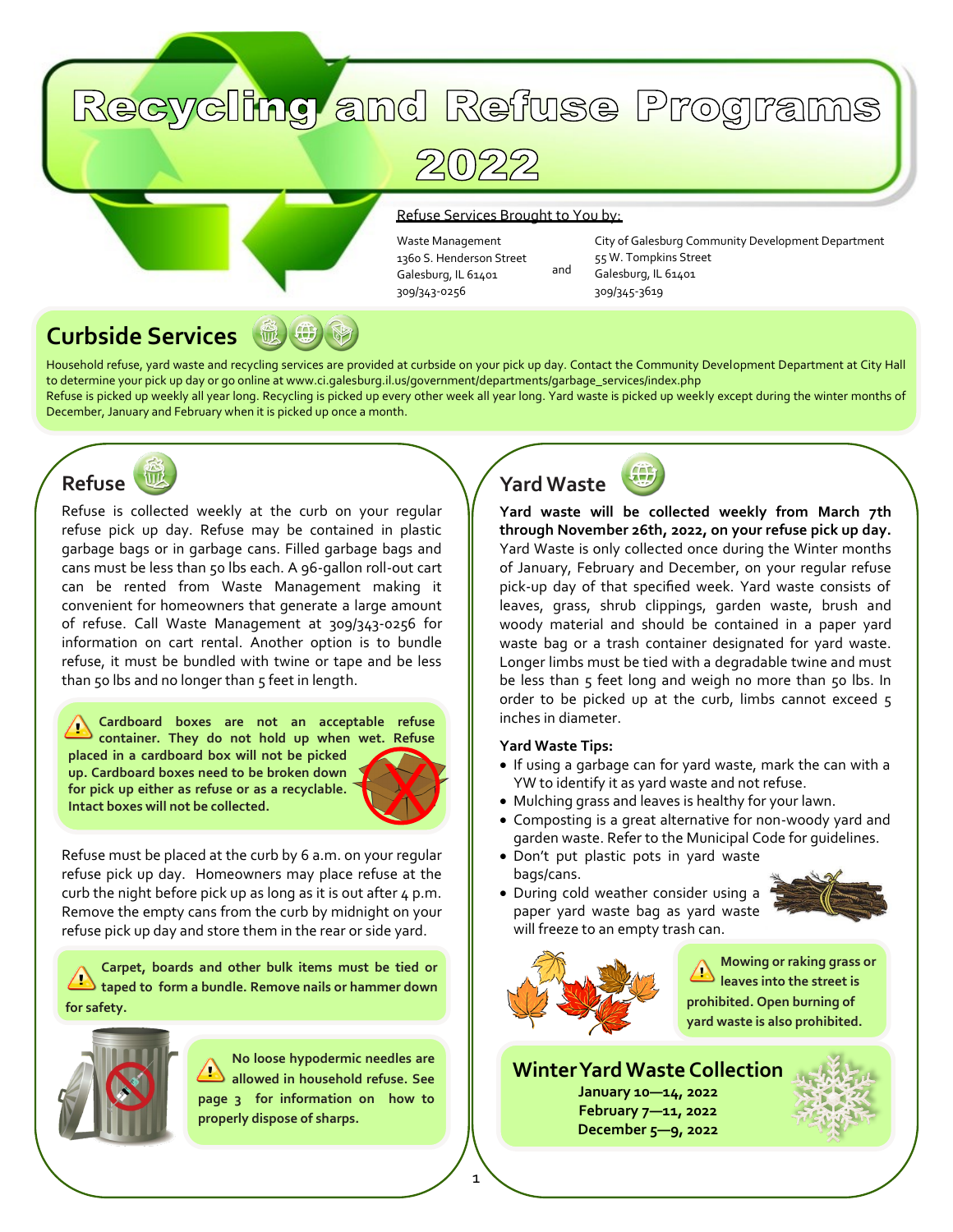# **Every Other Week Curbside Recycling**



Co-mingle items to be recycled in the wheeled cart or bin provided to each household. Wheeled carts/bins can be delivered to you at no charge by Waste Management by calling 309/343-0256. Set the recycling container at the curb on refuse pick up day. Waste Management has provided a calendar showing the dates for every other week collection. This calendar will also be available on the city's website at www.ci.galesburg.il.us/government/

community\_development/garbage\_services/recycling.php

#### Accepted Recyclable Items:

- $\boxtimes$  Glass bottles and jars clear, brown and green—rinse, labels are ok
- $\boxtimes$  Plastic tubs, bottles and lids coded 1,2, 3, 4, 5 & 7 —rinse, labels are ok
- Aluminum, Steel & Tin Food and beverage cans—rinse, labels are ok
- $\boxtimes$  Paper products—flatten and remove plastic liners
	- •Newspapers and inserts
	- Magazines, catalogs, phone books and paperback books
	- Corrugated cardboard and paperboard (collapse boxes so no larger than 2 1/2' by 4')
	- Junk mail, computer paper and copier paper—staples are ok

#### Items **not** Accepted:

- Drinking glasses, ceramics, window glass, Pyrex, mirrors, crystal and any broken glass.
- Foam or flat plastic coded 6 also know as Styrofoam (TM).
- **E** Film plastic. Plastic grocery bags—take back to grocery store to recycle. Wrapping paper, cardboard with waxed surfaces, shredded paper, paper towels and tissues.

Unless otherwise specified, Clean-Up Days are held twice per year, once in the Spring and again in the Fall, on residents' regular solid waste collection day. During the special collection time there is no limit to the size, or quantity, of household refuse items placed at the curb. Doors must be removed from large appliances for safety, and appliances

- **E** Hypodermic needles or diabetic pens.
- Food, clothing, disposable diapers.
- **E** Furnace filters.

**Clean-Up Days**

**Recycle bins and wheeled carts** 

**are property of Waste** 

**Management and must be left at the property when moving.**



**Liquid paint Auto batteries Propone tanks Specified Electronics Large amounts demo waste Large amounts concrete chunks Large auto parts Motor oil Tires**

#### **Electronics Recycling**



The following electronic items are prohibited for disposal in Illinois landfills and **must** be disposed of at an approved recycling center.

#### • Cable or satellite receiver

- Computer
- Computer monitor
- Electronic keyboard
- Electronic mouse
- Digital converter box
- DVD recorder or player
- 
- FAX Machine
- Portable digital music player
- Printer
- Scanner
- Small-scale server
- Television
- Video game console
- VCR recorder

**The Electronic Recycling Drop-Off is located at Waste Management, 1360 S. Henderson Street. The hours of operation are 10 a.m. to 2 p.m., Monday through Friday, and 8 a.m. – 10 a.m. on Saturday.** This is a self-serve program, meaning staff at the drop-off facility cannot unload electronics. The electronics listed above, plus small



appliances, (no air conditioners, dehumidifiers or large appliances) are accepted at this location, free of charge. This is a residential service only.

#### **Business Electronic Pick Up**

If your business is looking to recycle electronics, schedule a pick up by calling the Tri-County Regional Collection facility at 309/331-4782. There is a fee for this service based on the

# **2022 Clean-Up Days**

**April 11-15, 2022 for odd week recyclers April 18-22, 2022 for even week recyclers September 12-16, 2022 for odd week recyclers September 19-23, 2022 for even week recyclers**

#### **Important Guidelines to Follow**

- **Loose Trash will NOT be accepted. Bundle or bag loose household trash. Any leftover waste on the curb after your pickup day will be subject to additional fees for pickup. No notice is required to be sent.**
- **Construction material or demolition debris will NOT be accepted.**
- **Scavenging items from the curb is not allowed.**
- **Yard waste is not included in this special program. Prepare yard waste for this week as directed on page 1 of this program.**
- **The Clean Up Days program is funded entirely by city of Galesburg residents. Waste from businesses and out-of-town sources are prohibited. Fines will be assessed.**

There are some restrictions to the Clean-Up Days event. Listed are specific items not accepted.

should not be filled with other items.

 $\mathcal{L}$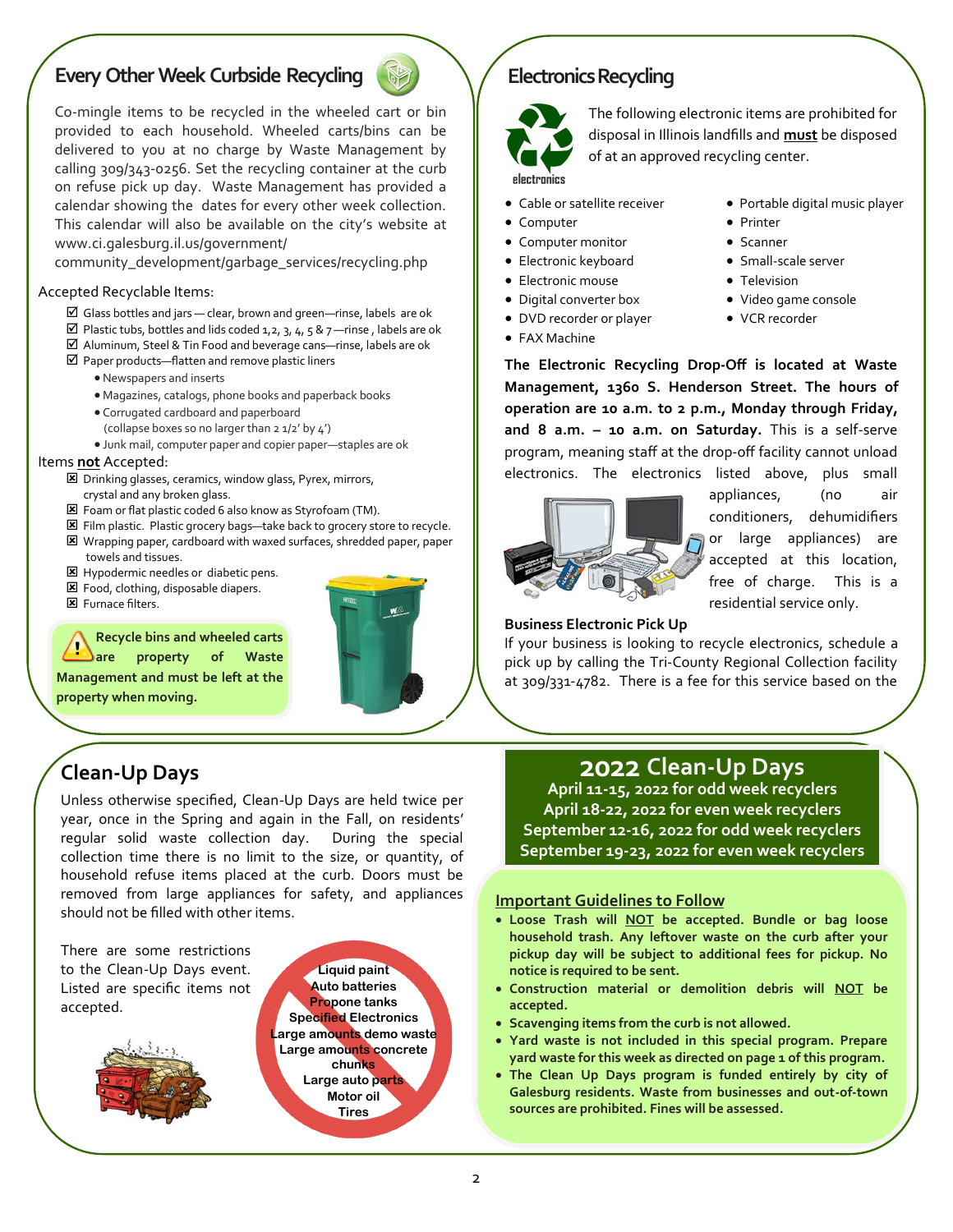## **Oversize Stickers**

Sometimes there is a need to dispose of something that weighs more than 50 lbs and is longer than 5 feet in length and cannot wait until Clean Up Days.

The city of Galesburg offers a curbside oversize refuse pick up service for a fee. A \$19 sticker may be purchased at City Hall or Hy-Vee and affixed to the item to be picked up. Pick up will be on your regular refuse pick up day.

**Examples of**  *<u>A* oversized</u> **items include: sofas, appliances, water heaters, and mattresses.**

## **Prescription Medication Drop Off**

The city of Galesburg, in conjunction with the Illinois Environmental Protection Agency and Knox County Health Department, will collect unused or expired prescription medicine, inhalers and mercury thermometers for proper disposal. Disposing of these items in the household refuse poses environmental hazards. Place your unwanted prescription medicines in clear plastic bags loose, not bottled, and take them to the Knox County Health Department at 1361 W. Fremont Street, Galesburg, during their normal business hours.

## **Hypodermic Needle Containers & Drop Off**

Galesburg residents may obtain a 1.4-quart, approved rigid plastic sharps container from the Knox County Health Department for storage of the home-generated sharps. Residents can drop off the full container at a kiosk located



in the lobby of the Health Department and obtain a new one. The Knox County Health Department is open Monday through Friday, 8:00 a.m. to 4:30 p.m. and is located **SHARPS DISPOSAL** at 1361 West Fremont Street in Galesburg.

## **Recycling Drop Off**

Waste Management, located at 1360 S. Henderson Street, Galesburg, will accept paper, plastic and cans for recycling. Their hours are 10 a.m. to 2 p.m., Monday through Friday and 8 a.m. – 10 a.m. on Saturday.

## **Walmart Paint Drop Off**

From May through September, Galesburg's Walmart will accept paint and varnishes for recycling on the third Saturday of the month from 8 a.m. to noon. If paint is disposed of at the curb, it must be solidified. Fill a disposable tray with cat litter and then pour the liquid paint into the tray with cat litter and let dry and then dispose in

trash. Place the empty paint can upside down with the lid removed next to your trash can. This will show the waste collector the paint in the can has been dried and can be disposed of at the landfill.



## **Compact Fluorescent Light (CFL) Bulbs**

Lowe's accepts used CFL bulbs for recycling free of charge. Bulbs to be recycled should be placed in a sealed plastic bag, such as a sandwich bag.

## **Battery Collection**

Automotive batteries are accepted at locations that sell batteries. Lowe's accepts alkaline and rechargeable batteries for recycling at no charge. Tape both ends of alkaline batteries.

## **RefuseService for Disabled**

A service is available for low-income disabled individuals who are unable to take their refuse to the curb and do not have the means to pay someone to do it for them. Refuse will be picked up at a location convenient for the resident. Qualifying residents are limited to one bag or can per week. An application can be obtained by calling 309/343-0256. The application requires a doctor's certification and a copy of the applicant's most recent income tax return.

## **Oversized Brush Drop Off at Pickard Road**

The Oversized Brush Drop Off program's hours are Fridays, Saturdays and Sundays 8:30 a.m. to 4:30 p.m., March 18th through November 20th, 2022. **The Oversized Brush Drop Off is located at 636 Pickard Road (just west of Farm King).**

# **Christmas Tree Recycling**

Dispose of your Christmas tree at the drop off site sponsored by Lowe's, Waste Management and the City's Community Development Department. Beginning the day after Christmas and ending January 4th, take your Christmas tree to the Lowe's parking lot. Please remove plastic bags, tree stands, lights and ornaments. Flocked trees, artificial trees and tinsel will **not** be accepted.